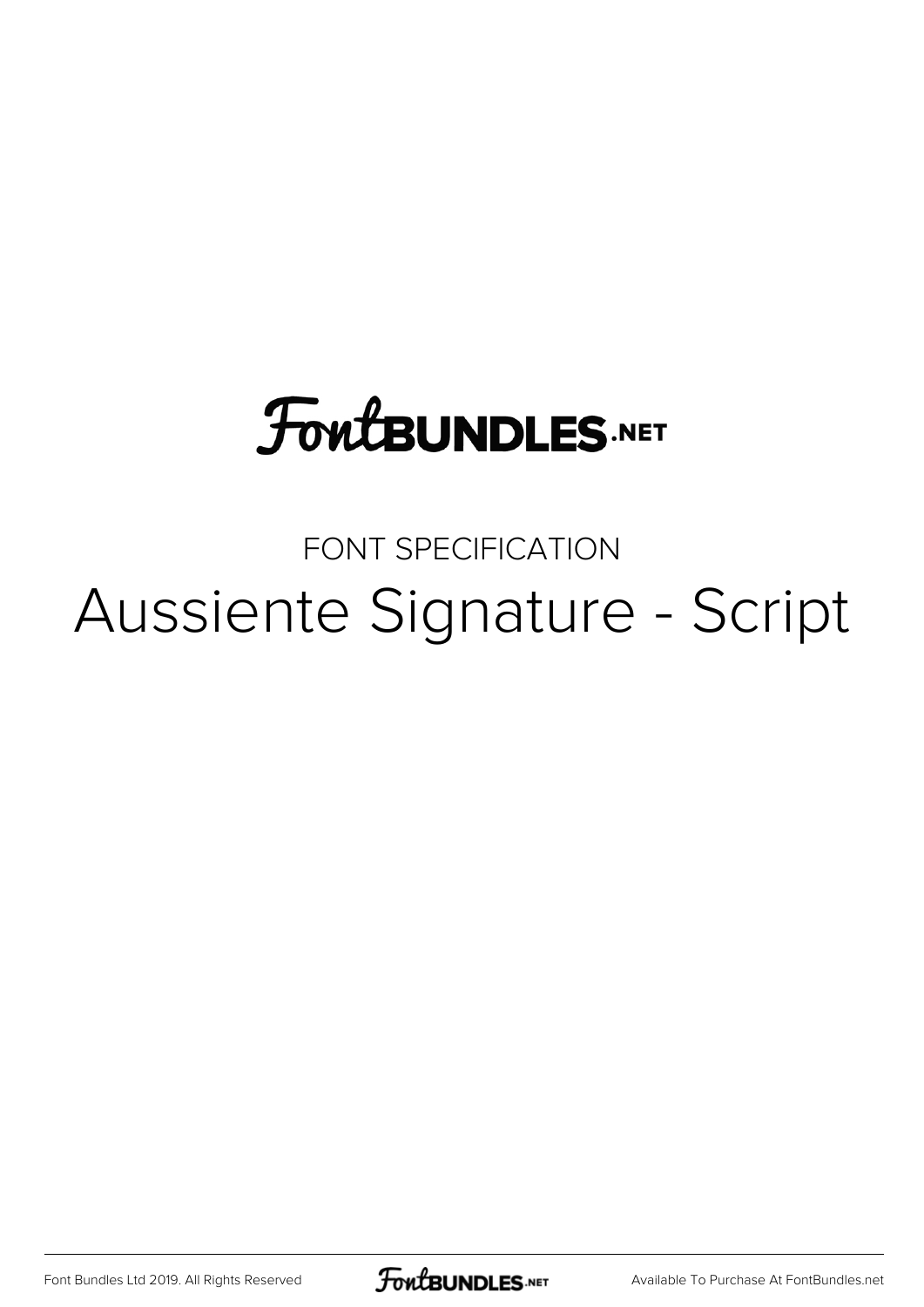## Aussiente - Regular

Uppercase Characters

 $B^c$ NOPQRSTUVWXYZ

Lowercase Characters

a b cd c f g hij k l m n o p q rstuvwxyz

Numbers

0123456789

Punctuation and Symbols



All Other Glyphs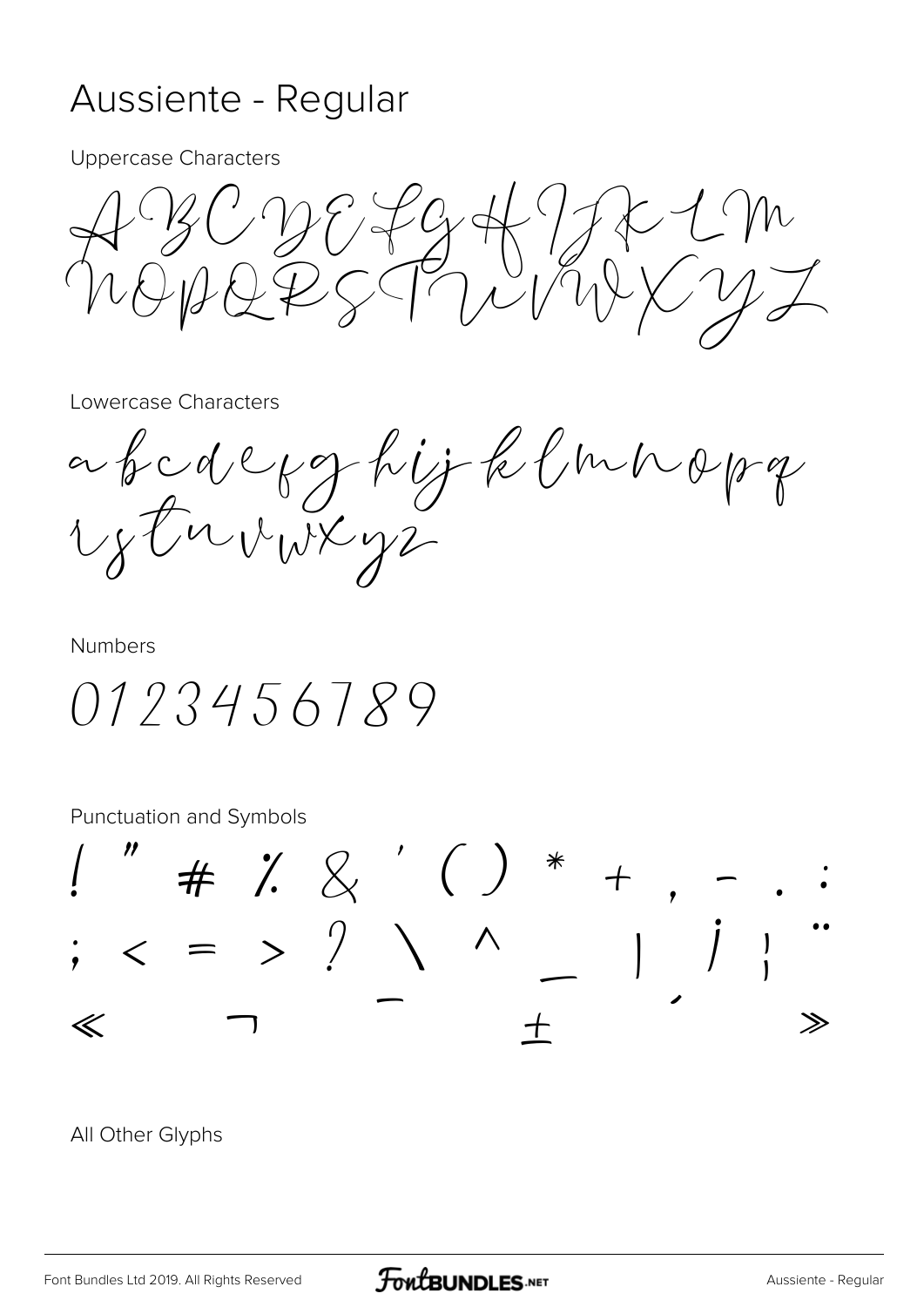$\overrightarrow{A} \overrightarrow{A} \overrightarrow{A} \overrightarrow{C} \overrightarrow{C} \overrightarrow{C} \overrightarrow{C}$  $\begin{array}{ccccc}\eta&\hat{\eta}&\hat{\theta}&\hat{\theta}&\hat{\theta}&\hat{\theta}&\hat{\theta}\end{array}\times\begin{array}{ccccc}\ddot{\eta}&\dot{\eta}&\dot{\theta}&\hat{\theta}\end{array}\times\begin{array}{ccccc}\ddot{\eta}&\dot{\eta}&\dot{\theta}&\hat{\theta}\end{array}$ Veville dans de é ê ë i í î ï è é  $\hat{\phi}$   $\ddot{\phi}$  +  $\dot{\alpha}$   $\dot{\alpha}$   $\ddot{\alpha}$   $\ddot{\alpha}$   $\ddot{\gamma}$   $\dddot{\gamma}$  $\begin{array}{l} \bar{\mathcal{A}} \; \bar{\;\;}\; \tilde{\mathcal{C}} \; \; \tilde{\mathcal{C}} \; \; \tilde{\mathcal{C}} \; \; \tilde{\mathcal{C}} \; \; \tilde{\mathcal{C}} \; \; \tilde{\mathcal{C}} \; \; \tilde{\mathcal{C}} \; \; \end{array}$ とう d' D E C C と C

FontBUNDLES.NET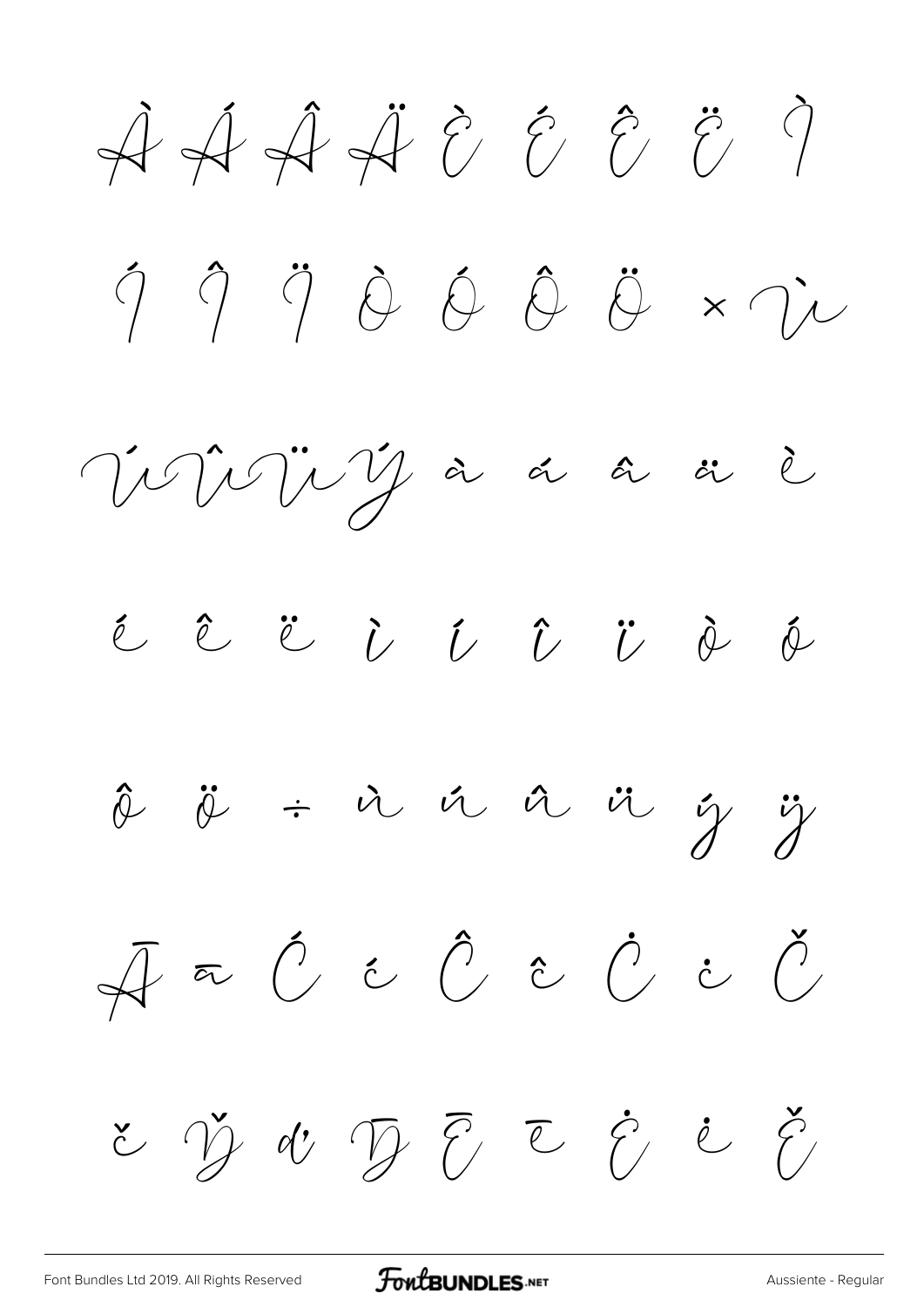ě Ĝ ĝ Ġ ġ Ģ ģ Ĥ ĥ Ī ī İ Ĵ ĵ Ķ ķ Ĺ ĺ Ļ ļ Ľ ľ Ŀ ŀ Ń ń Ņ ņ Ň ň 'n Ō ō Ő ő Ŕ ŕ Ŗ ŗ Ř ř Ś ś Ŝ ŝ  $\xi$   $\xi$   $\xi$   $\top$   $\xi$  if  $\tau$ ūŰű Ŵ ŵ Ŷ ŷ Ÿ Ź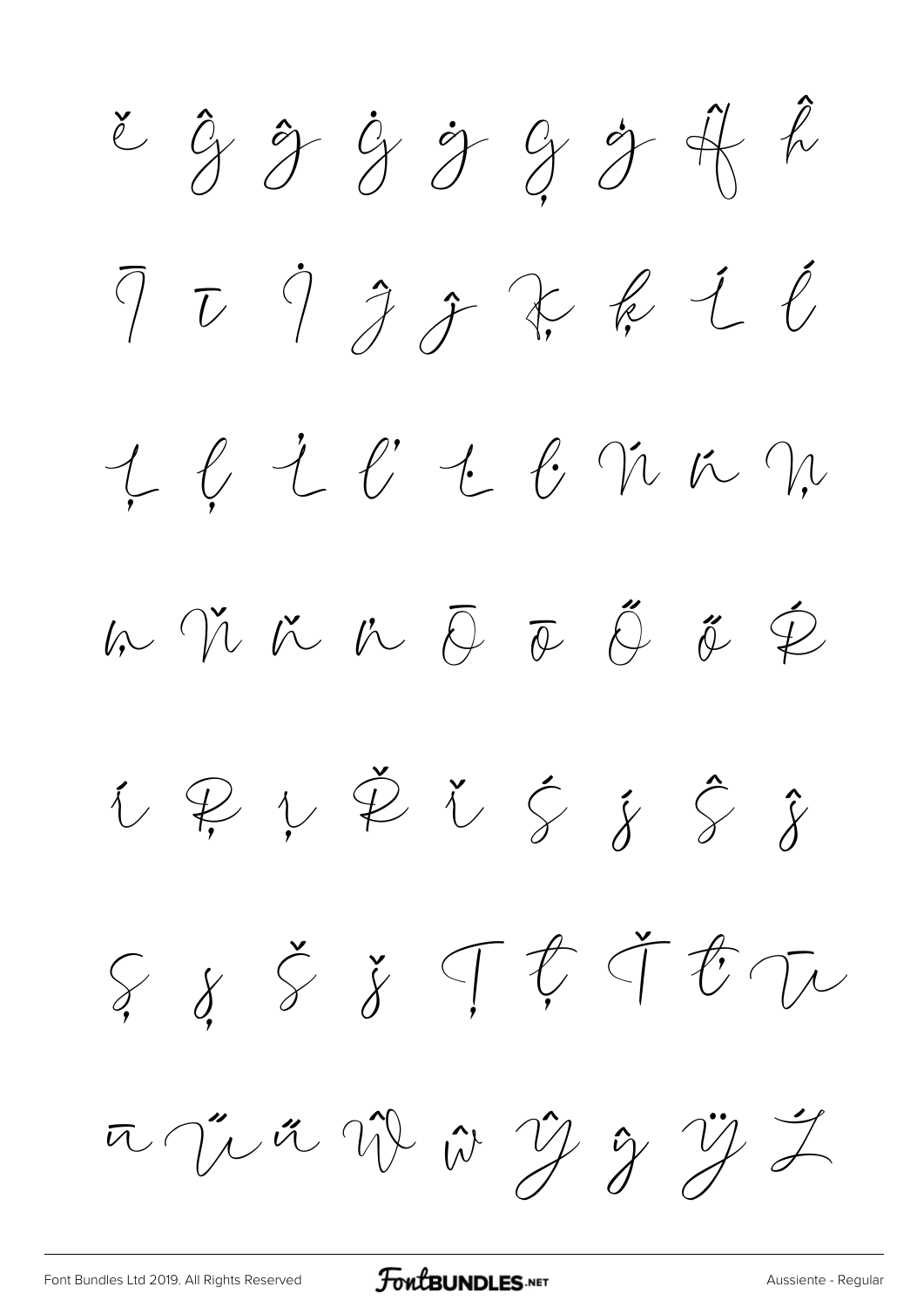$2\overline{2}$   $\overline{2}$   $\overline{2}$   $\overline{2}$   $\overline{3}$   $\overline{4}$ 1 22 23 24 22 23 23  $\hat{y}$  -  $\ddot{x}$ ,  $\ddot{y}$ ,  $\ddot{y}$ ,  $\ddot{y}$  $\uparrow$   $\uparrow$  ...  $\uparrow$   $\swarrow$  >  $\swarrow$  - af ahakal atan dehek emen etgbghgk lt 00 i SS ch est ck ck ≠ BC